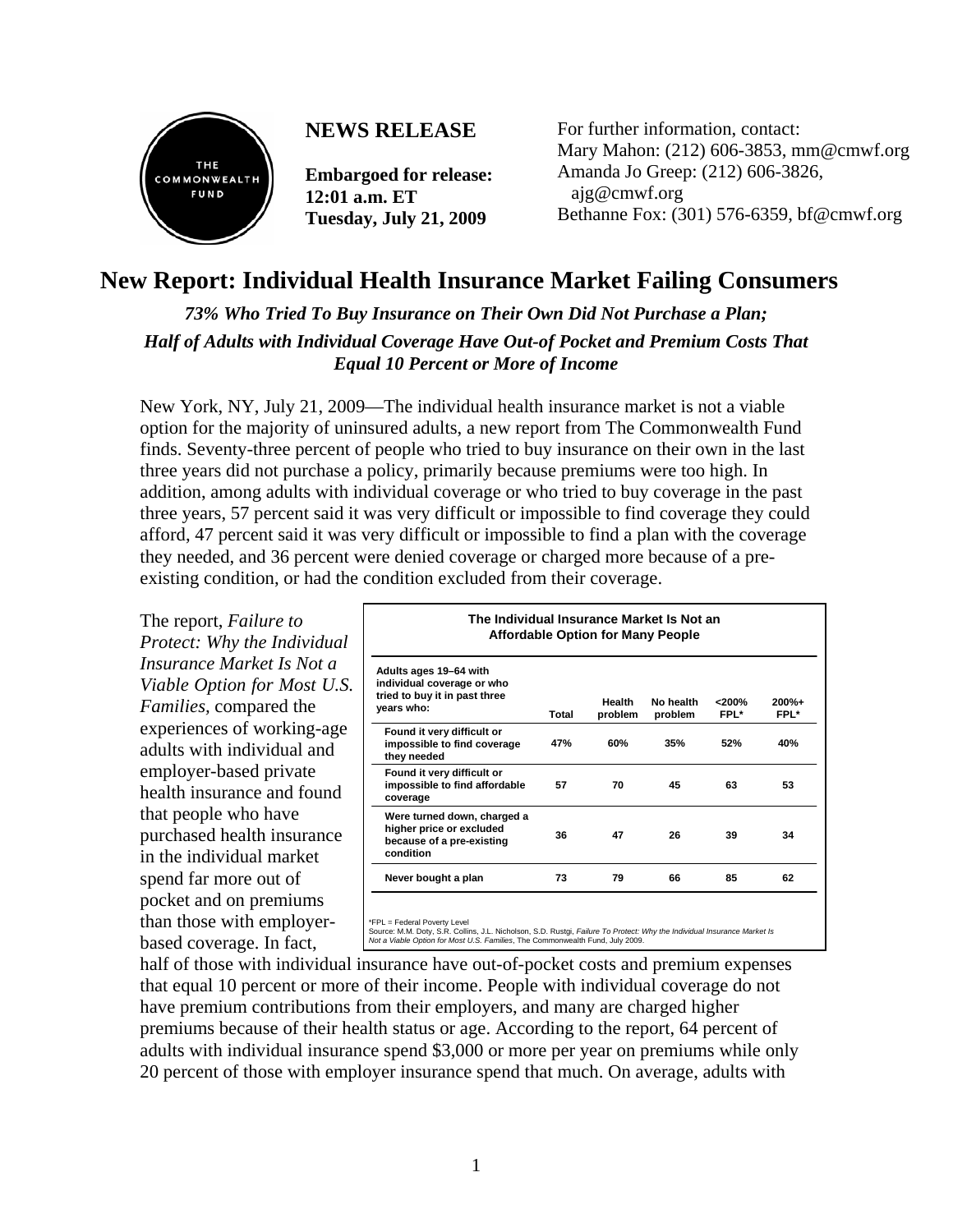employer plans spend \$2,250 out of pocket for health expenses including premiums, while those with individual market insurance spend an average of \$6,750.

 "In our current system millions of people without access to employer coverage have no affordable option for health insurance," said Commonwealth Fund President Karen Davis. "To achieve a health care system that works for all Americans we need health care reform that offers comprehensive, affordable health insurance to everyone regardless of their health status, premium subsidies to help families with low and moderate incomes afford health insurance, and requirements to ensure that no one is denied health insurance because of a health problem."

#### **Experiences In The Individual Market**

Those who are able to purchase individual health insurance are more likely to face a host of problems with their insurance, including going without prescription drug coverage (20 percent), limits on the total dollar amount their insurance will pay for health care (49 percent); doctors charging more than insurance will pay and being forced to pay the difference (39 percent); and expensive bills that their insurance will not cover (36 percent). In addition, 41 percent of individually insured adults reported forgoing needed health care because of costs—up from 24 percent in 2001. Over one-third of those with individual coverage (36 percent) also reported medical bill or debt problems, a substantial increase over the 28 percent who reported medical bill or debt problems in 2005.

 "People buying their own health insurance are paying significantly more in premiums than those with employer-based coverage, but are getting less for their money in terms of protection against high costs and access to the health care they need," said study coauthor and Commonwealth Fund Vice President Sara Collins. "It is critical that health reform proposals set minimum benefit standards and provide adequate premium subsidies to ensure that families who lose their job-based benefits can purchase affordable coverage that gives them access to timely care and protects them from catastrophic health care costs."

The large majority of Americans who have individual coverage are unemployed, selfemployed, or employed by firms with fewer than 20 workers—one-third (36%) are unemployed, and another 50% are selfemployed or employed by firms with fewer than 20 workers. People with individual insurance also tend to be older, with the majority between the ages